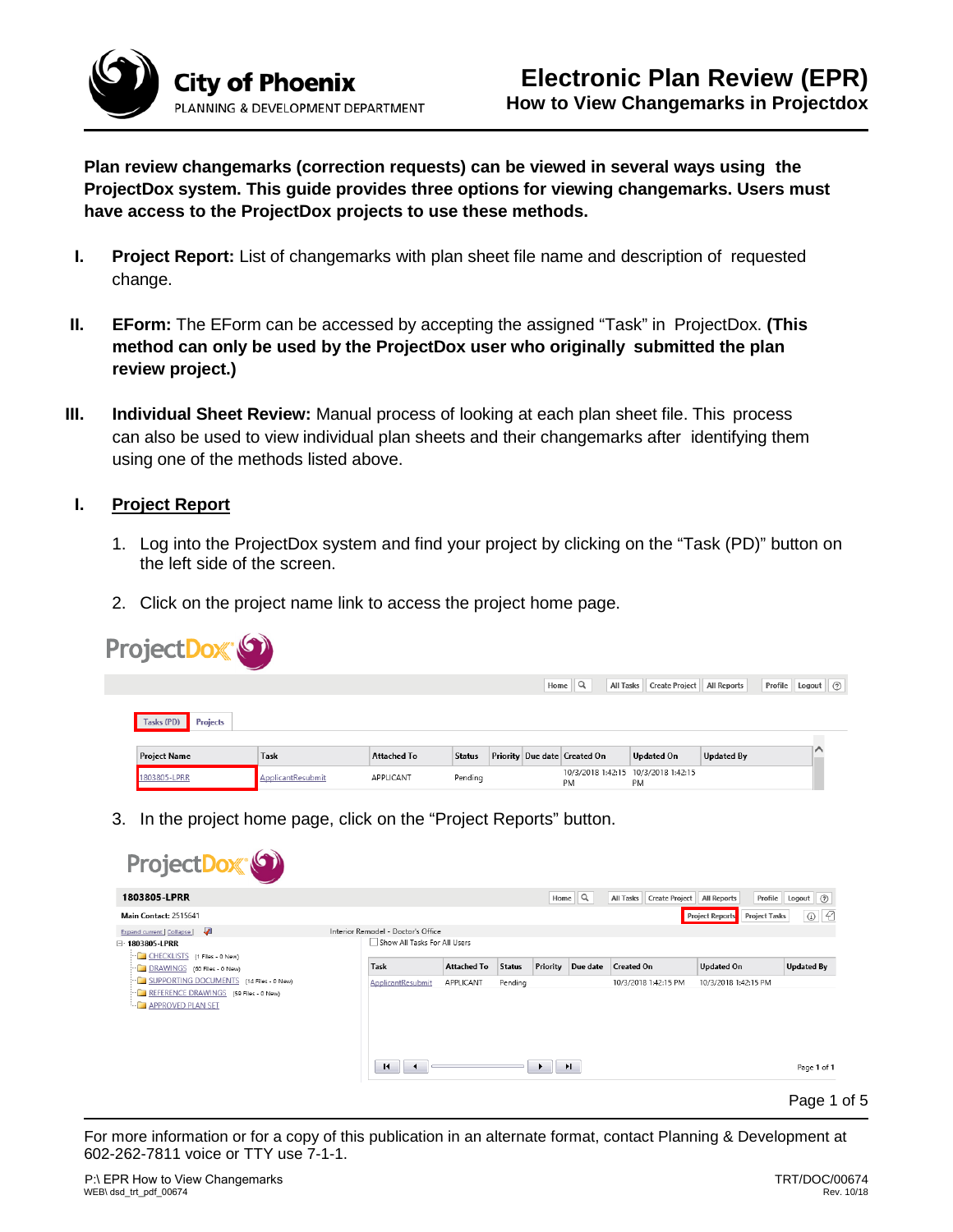4. A window will open with several report choices. Click on the  $\overline{a}$  icon next to "PDS – Project Markups Listing".

| View                       | <b>Report Name</b>                                    | <b>Report Type</b> | <b>Report Description</b>             |                        |
|----------------------------|-------------------------------------------------------|--------------------|---------------------------------------|------------------------|
| Ιö                         | Current Project - All Emails Sent Detailed Report     | Project            | All Emails Sent Detailed Report       |                        |
| to                         | Current Project - All Emails Sent Summary Report      | Project            | All Emails Sent Summary Report        |                        |
| Fö.                        | Current Project - All Events Report                   | Project            | Logged Events For a Project By Date   |                        |
| Ιō                         | Current Project - All Files Report                    | Project            | All Uploaded Files Report             |                        |
| Ιö                         | Current Project - All Group Users                     | Project            | All Project Group Users               |                        |
| lö                         | Current Project - All Uploaded Files with Sheet Sizes | Project            | All Uploaded Files with Sheet Sizes   |                        |
| Ιō                         | Current Project - Discussion Board Report Expanded    | Project            | Discussion Board Report               |                        |
| EQ.                        | Current Project - Discussion Board Report             | Project            | Discussion Board Report               |                        |
| Ιö                         | Current I <sub>O</sub> act - Files Viewed By Date     | Project            | Files Viewed By Date                  |                        |
| to                         | Current in act - Folders Entered By Date              | Project            | Folders Entered By Date               |                        |
| Fō.                        | Current Project - Project Markups Listing             | Project            | All File Markups Listing              |                        |
| iō                         | Current Project - Unpublished Files                   | Project            | Unpublished Files                     |                        |
| Ιā                         | Current Project - Users Entered By Date               | Project            | Users Entered By Date                 |                        |
| Ιō                         | Workflow - Checklist Report (Not Met Items Only)      | Workflow           | Checklist Report (Not Met Items Only) |                        |
| Ιö                         | Workflow - Checklist Report                           | Workflow           | Checklist Report (Met and Not Met)    |                        |
| $\overline{\overline{50}}$ | Workflow - Department Review Status                   | Workflow           | Department Review Status              |                        |
| Ιō                         | Workflow - Routing Slip                               | Workflow           | Workflow Routing Slip                 |                        |
| $\overline{10}$            | PDS - Project Comments Detail                         | Project            | All Project Comments Detail           |                        |
| $E_{\rm R}$                | PDS - Project Markups Listing                         | Project            | All File Markups Listing              |                        |
| $\overline{10}$            | PDS - Projects (KIVA-EPR) - Entered                   | Project            | ALL.                                  |                        |
| $\mathbf{H}$               | $\mathbf{H}$<br>$\ddot{\phantom{1}}$                  |                    |                                       | Page 1 of 1 (20 items) |

5. After clicking on the view icon, a report will generate summarizing all plan review changemark comments plus the reviewer name and email address for each comment. The report can be exported by selecting the desired format from the save menu.

| $\overline{\mathsf{A}}$ | $\langle$<br>$\mathbf{1}$<br>of 1          | ÞI                                              | ⊕                  | 100%<br>$\vee$        |                     | ⊟<br>$\checkmark$         |                     | Find   Next       |  |                  |
|-------------------------|--------------------------------------------|-------------------------------------------------|--------------------|-----------------------|---------------------|---------------------------|---------------------|-------------------|--|------------------|
|                         | ProjectDox <sup>(6)</sup>                  |                                                 |                    |                       | Word                |                           |                     |                   |  |                  |
|                         | <b>Current Project - Project Markups L</b> |                                                 |                    |                       |                     | Excel                     |                     |                   |  |                  |
|                         | 1805100-LPRM                               |                                                 |                    |                       |                     | PowerPoint                |                     |                   |  |                  |
|                         | <b>Review Cycle</b>                        |                                                 | <b>Markup Name</b> | Date                  |                     | PDF                       |                     | <b>Name/Email</b> |  | <b>File Name</b> |
|                         |                                            | <b>NEC</b>                                      |                    | 10/04/2018            | <b>NE</b>           |                           |                     | Rodriguez         |  | E2.2.pdf         |
|                         |                                            | Use NEC codes for electrical outlet<br>spacing. |                    |                       | TIFF file           |                           | triguez@phoenix.gov |                   |  |                  |
|                         |                                            |                                                 |                    |                       | MHTML (web archive) |                           |                     |                   |  |                  |
|                         |                                            |                                                 |                    | CSV (comma delimited) |                     |                           |                     |                   |  |                  |
|                         |                                            |                                                 |                    |                       |                     | XML file with report data |                     |                   |  |                  |
|                         |                                            |                                                 |                    |                       |                     | Data Feed                 |                     |                   |  |                  |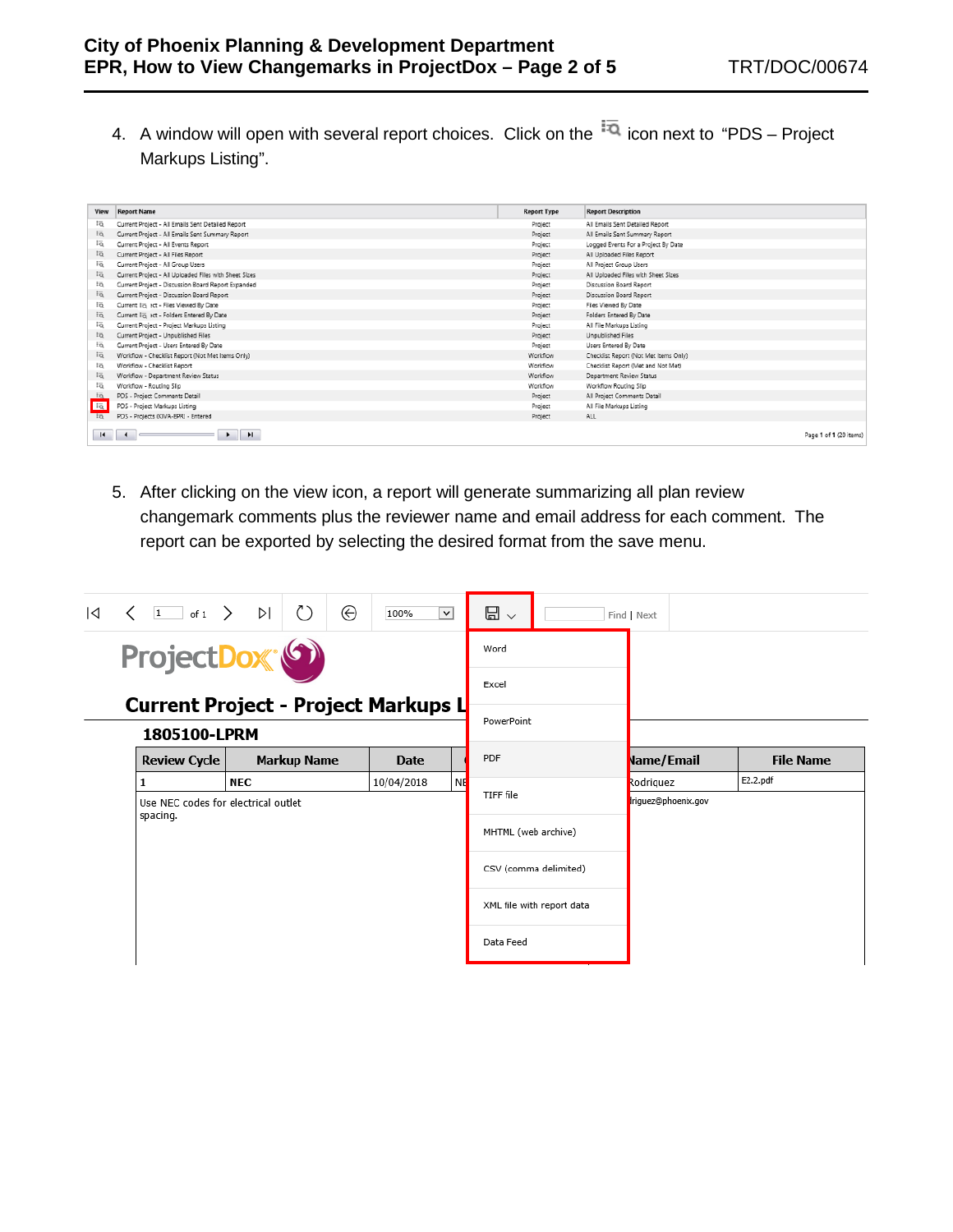## **II. EForm**

- 1. Log in to the ProjectDox system and find your project by clicking on the "Task (PD)" button on the left side of the screen.
- 2. Click on the "ApplicantResubmit" task link underneath the "Task" column.

| Project Dox <sup>®</sup>      |                   |                    |               |      |                                                  |                       |                    |                              |
|-------------------------------|-------------------|--------------------|---------------|------|--------------------------------------------------|-----------------------|--------------------|------------------------------|
|                               |                   |                    |               | Home | Q<br>All Tasks                                   | <b>Create Project</b> | <b>All Reports</b> | Logout $\bigcirc$<br>Profile |
| Tasks (PD)<br><b>Projects</b> |                   |                    |               |      |                                                  |                       |                    |                              |
| <b>Project Name</b>           | Task              | <b>Attached To</b> | <b>Status</b> |      | Priority Due date Created On                     | <b>Updated On</b>     | <b>Updated By</b>  |                              |
| 1803805-LPRR                  | ApplicantResubmit | APPLICANT          | Pending       |      | 10/3/2018 1:42:15 10/3/2018 1:42:15<br><b>PM</b> | PM                    |                    |                              |

3. A popup box will appear. Click "OK" to launch the EForm.



4. After the EForm generates, scroll down to the "Changemarks" section of the EForm. All changemarks for the plan will be displayed. To review the changemarks on the individual sheets, click the markup discipline you want to view under the "Markup" column.

| H               | <b>CHANGEMARKS - Review Cycle: [ V]</b>                                                                                                                                                                                                                                                                                                                                                                                                                                                       |       |                   |                                     |               |                    |                                                      |                           |  |  |
|-----------------|-----------------------------------------------------------------------------------------------------------------------------------------------------------------------------------------------------------------------------------------------------------------------------------------------------------------------------------------------------------------------------------------------------------------------------------------------------------------------------------------------|-------|-------------------|-------------------------------------|---------------|--------------------|------------------------------------------------------|---------------------------|--|--|
|                 | <b>SEARCH_ SHOW ALL</b><br>Filter Changemarks by Keyword:                                                                                                                                                                                                                                                                                                                                                                                                                                     |       |                   |                                     |               |                    |                                                      |                           |  |  |
|                 | Click Here to Load Changemarks                                                                                                                                                                                                                                                                                                                                                                                                                                                                |       |                   |                                     |               |                    |                                                      |                           |  |  |
| <b>Resolved</b> | <b>File</b>                                                                                                                                                                                                                                                                                                                                                                                                                                                                                   |       |                   |                                     |               |                    |                                                      |                           |  |  |
|                 |                                                                                                                                                                                                                                                                                                                                                                                                                                                                                               | Cycle | <b>Department</b> | <b>File</b>                         | <b>Markup</b> | <b>Description</b> | <b>Details</b>                                       | <b>Applicant Response</b> |  |  |
| No V            | 1 PEEP ASSAULT<br>AMARCO<br><b>Miller College</b><br><b>William</b><br><b>Maria Accounting</b><br><b>Paint William</b><br><b>TO THURSDAY</b><br><b>Conservative</b><br>Lots Arms Alexandra Committee<br>---------------<br><b>STUDIOS</b><br>120110-1-120-008<br>$\begin{tabular}{ c c } \hline \textbf{RAPB} & $\cdots$ \\ \hline \textbf{RAPC} & $\cdots$ \\ \hline \textbf{RAPC} & $\cdots$ \\ \hline \textbf{RAPC} & $\cdots$ \\ \hline \textbf{RAPC} & $\cdots$ \\ \hline \end{tabular}$ |       | <b>IBC</b>        | 003_CP0.1 PROJ<br>AND CODE INFO.pdf |               | <b>IBC #03</b>     | Update separation requirements per<br>building code. |                           |  |  |

**Note: When using the EForm for reviewing changemarks,** *Do Not* **complete the "ApplicantResubmit" task until corrected drawings have been uploaded. Completing this task will send the project back to the city.**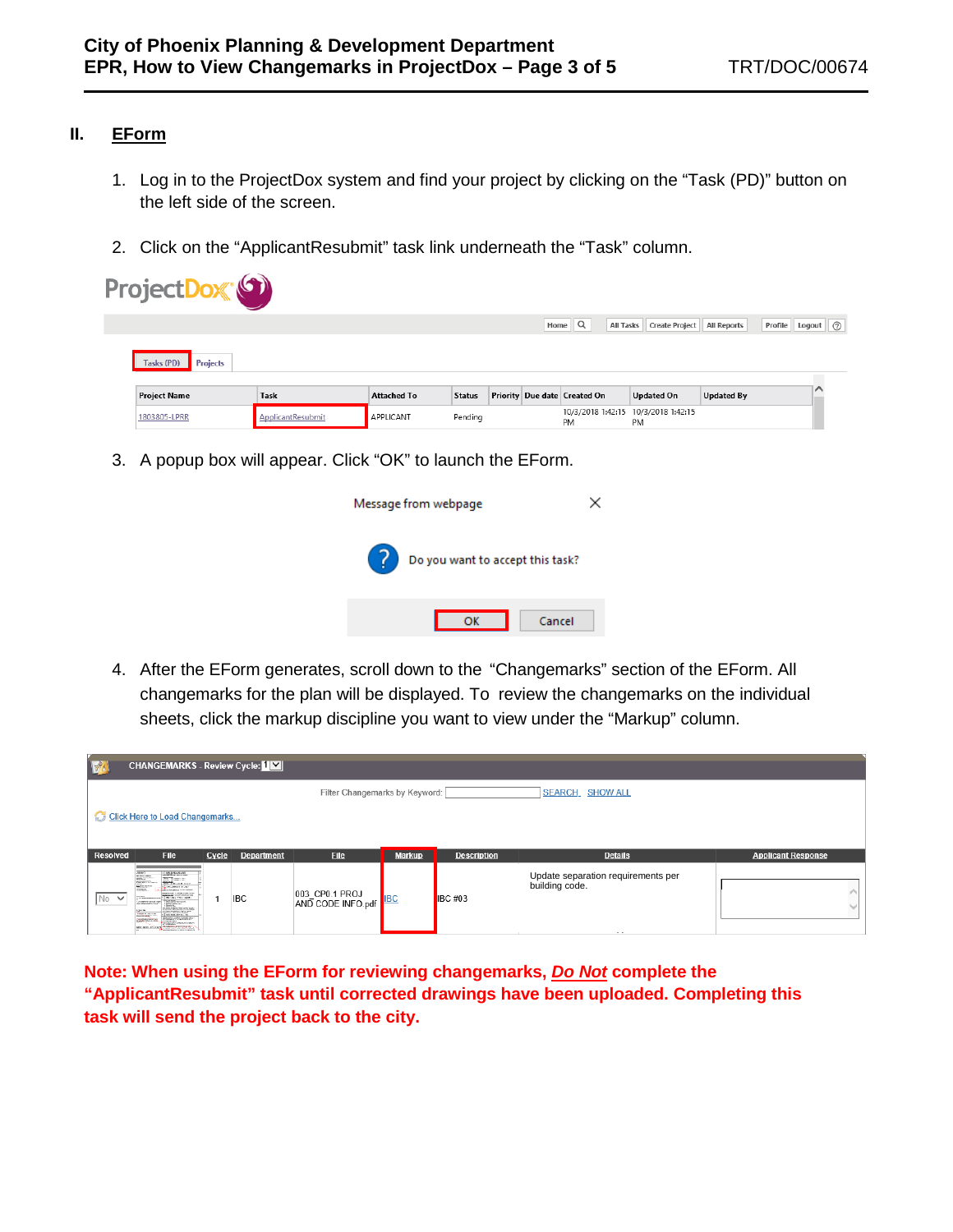## **III. Individual Drawings**

- 1. Log into the ProjectDox system and find your project by clicking on the "Task (PD)" button on the left side of the screen.
- 2. Click on the project name link to access the project home page.

| ProjectDox (9)                |                   |                    |               |  |                                       |                                           |                    |                    |  |
|-------------------------------|-------------------|--------------------|---------------|--|---------------------------------------|-------------------------------------------|--------------------|--------------------|--|
|                               |                   |                    |               |  | Home $\mathbb{Q}$<br><b>All Tasks</b> | <b>Create Project</b>                     | <b>All Reports</b> | Profile Logout (?) |  |
| <b>Projects</b><br>Tasks (PD) |                   |                    |               |  |                                       |                                           |                    |                    |  |
| <b>Project Name</b>           | Task              | <b>Attached To</b> | <b>Status</b> |  | Priority Due date Created On          | <b>Updated On</b>                         | <b>Updated By</b>  |                    |  |
| 1803805-LPRR                  | ApplicantResubmit | APPLICANT          | Pending       |  | <b>PM</b>                             | 10/3/2018 1:42:15 10/3/2018 1:42:15<br>PM |                    |                    |  |

- 3. Click on the "DRAWINGS" link on the left side of the screen.
	- □ 1803805-LPRR CHECKLISTS (1 Files - 0 New) DRAWINGS (60 Files - 0 New) SUPPORTING DOCUMENTS (14 Files - 0 New) REFERENCE DRAWINGS (59 Files - 0 New) **APPROVED PLAN SET**
- 4. To access markup layers on a plan sheet, click on the  $\leq$  icon to the right of the drawing thumbnail.



5. A screen will pop-up, check the "View" box to choose the layer(s) you want to view and then click the "View/Edit" button to open the file.



Close Window

## Markups attached to plan layout1.pdf

|                                 | Delete View Edit Markup Name Author |                  | Date                       |  |  |
|---------------------------------|-------------------------------------|------------------|----------------------------|--|--|
| $\times$ ( $\Box$ ) $\circ$ IBC |                                     |                  |                            |  |  |
|                                 | View/Edit                           | <b>Clear All</b> | <b>Select All for View</b> |  |  |